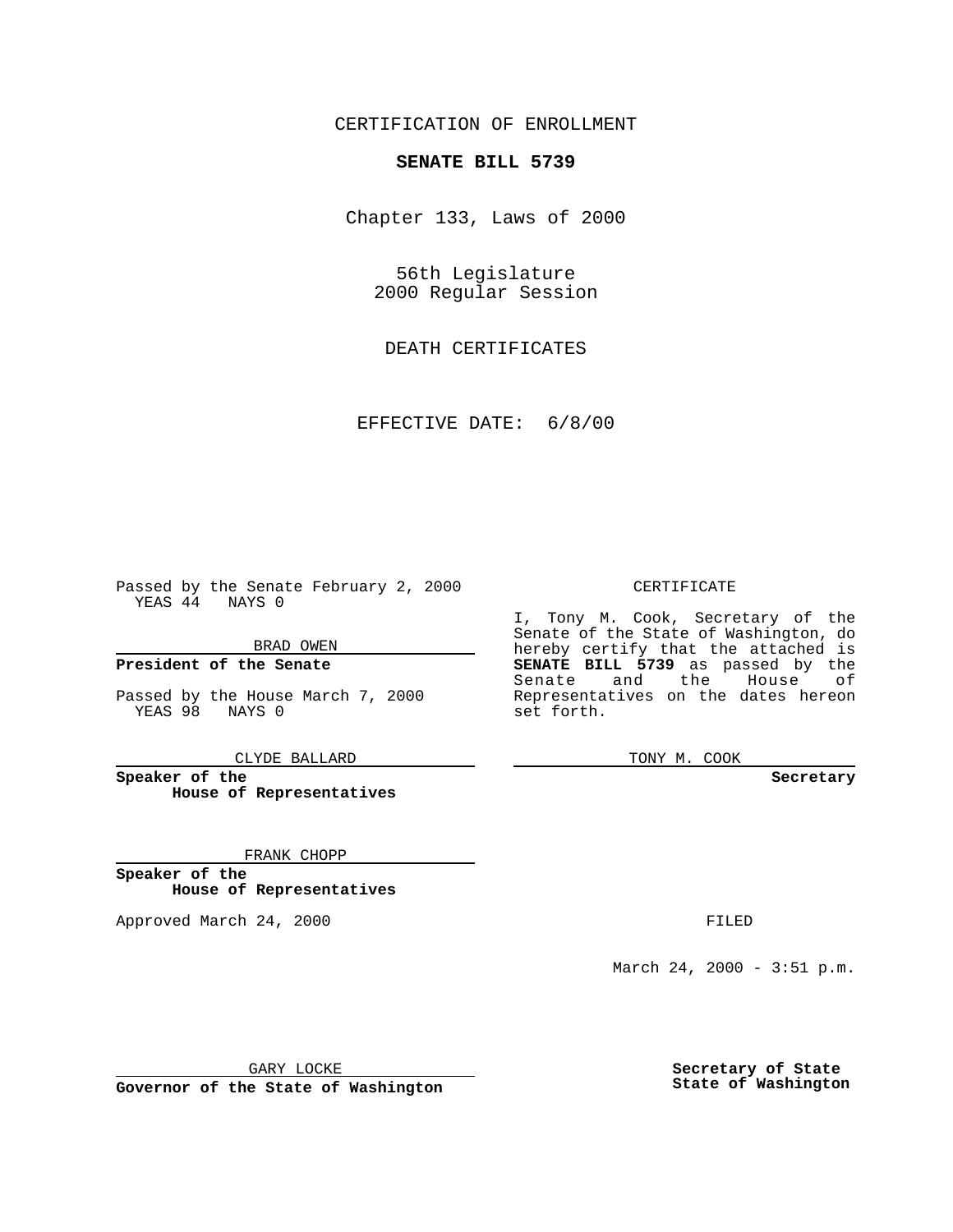## **SENATE BILL 5739** \_\_\_\_\_\_\_\_\_\_\_\_\_\_\_\_\_\_\_\_\_\_\_\_\_\_\_\_\_\_\_\_\_\_\_\_\_\_\_\_\_\_\_\_\_\_\_

\_\_\_\_\_\_\_\_\_\_\_\_\_\_\_\_\_\_\_\_\_\_\_\_\_\_\_\_\_\_\_\_\_\_\_\_\_\_\_\_\_\_\_\_\_\_\_

Passed Legislature - 2000 Regular Session

### **State of Washington 56th Legislature 1999 Regular Session**

**By** Senators Thibaudeau and Deccio

Read first time 02/05/1999. Referred to Committee on Health & Long-Term Care.

1 AN ACT Relating to certificates of death or fetal death; and 2 amending RCW 70.58.170 and 70.58.180.

3 BE IT ENACTED BY THE LEGISLATURE OF THE STATE OF WASHINGTON:

4 **Sec. 1.** RCW 70.58.170 and 1979 ex.s. c 162 s 1 are each amended to 5 read as follows:

 The funeral director or person in charge of interment shall file the certificate of death or fetal death. In preparing such certificate, the funeral director or person in charge of interment shall obtain and enter on the certificate such personal data as the certificate requires from the person or persons best qualified to 11 supply them. He or she shall present the certificate of death to the 12 physician, physician's assistant, or advanced registered nurse 13 practitioner last in attendance upon the deceased, or, if the deceased died without medical attendance, to the health officer, coroner, or prosecuting attorney having jurisdiction, who shall thereupon certify 16 the cause of death according to his or her best knowledge and belief and shall sign the certificate of death or fetal death within two days after being presented with the certificate unless good cause for not 19 signing the certificate within the two days can be established. He  $o**r**$